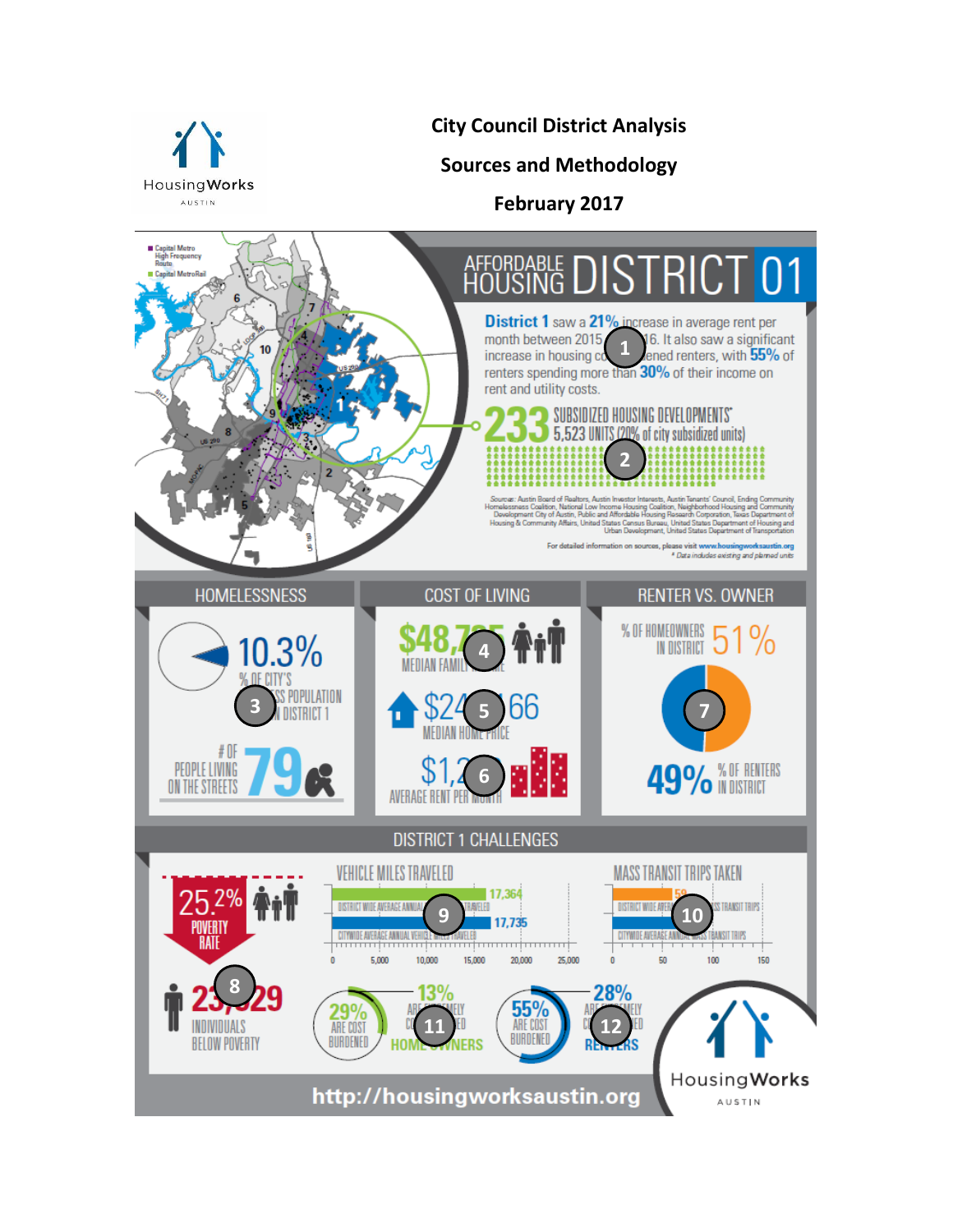## **Sources**

The district analysis is based on a variety of sources and these are mentioned on each district analysis sheet. The numbers below correspond with the numbers marked on the figure above for reference.

- Source 1: Combination of sources below with data from the 2015 Affordable Housing District Analysis.
- Source 2: Multiple sources are combined to create a comprehensive list.
	- o Austin Tenants' Council, 2015
	- o National Low Income Housing Coalition and Public and Affordable Housing Research Corporation, Accessed 2017
	- o Neighborhood Housing and Community Development City of Austin, 2017
	- o Texas Department of Housing & Community Affairs, Accessed 2017
	- o United States Department of Housing and Urban Development, Accessed 2016 District Analysis based on methodology 3.<sup>1</sup>
- Source 3: Ending Community Homelessness Coalition (ECHO), 2016. Data available at City Council District Level.
- Source 4: United States Census Bureau, 2015 5-Year ACS. District Analysis based on methodology 1.
- Source 5: Austin Board of Realtors (ABOR), Q1 to Q4 2016. District Analysis based on methodology 2.
- Source 6: Austin Investor Interests, Q4 2016. District Analysis based on methodology 2.
- Source 7: United States Census Bureau, 2015 5-Year ACS. District Analysis based on methodology 1.
- Source 8: United States Census Bureau, 2015 5-Year ACS. District Analysis based on methodology 1.
- Sources 9-12 United States Department of Housing and Urban Development & United States Department of Transportation Location Affordability Index, 2009-2013. District Analysis based on methodology 1.
- Sources 11-12: United States Department of Housing and Urban Development Comprehensive Housing Affordability Strategy (CHAS) Dataset, 2009-2013 & 2014 5-Year ACS. District Analysis based on methodology 1.

## **Methodology**

 $\overline{\phantom{a}}$ 

The district analysis a number of resources and different geographical scales. Furthermore, this data is analyzed in the context of the boundaries of the City of Austin Council Districts. This has led to three separate approaches based on geographic scale of source data:

1. Census tract data: Data available at the census tract level is analyzed based on a methodology developed after conversation with the City of Austin demographic staff. Census tracts are divided according to their overlap with the Austin City Council District boundaries. Tracts that overlap between two council districts are attributed to one council district based on the overlap area and the existing land use type. Once all the tracts have been linked to a council district, the corresponding data is calculated for that district. For average values such as median rent and

<sup>&</sup>lt;sup>1</sup> See methodology section for reference